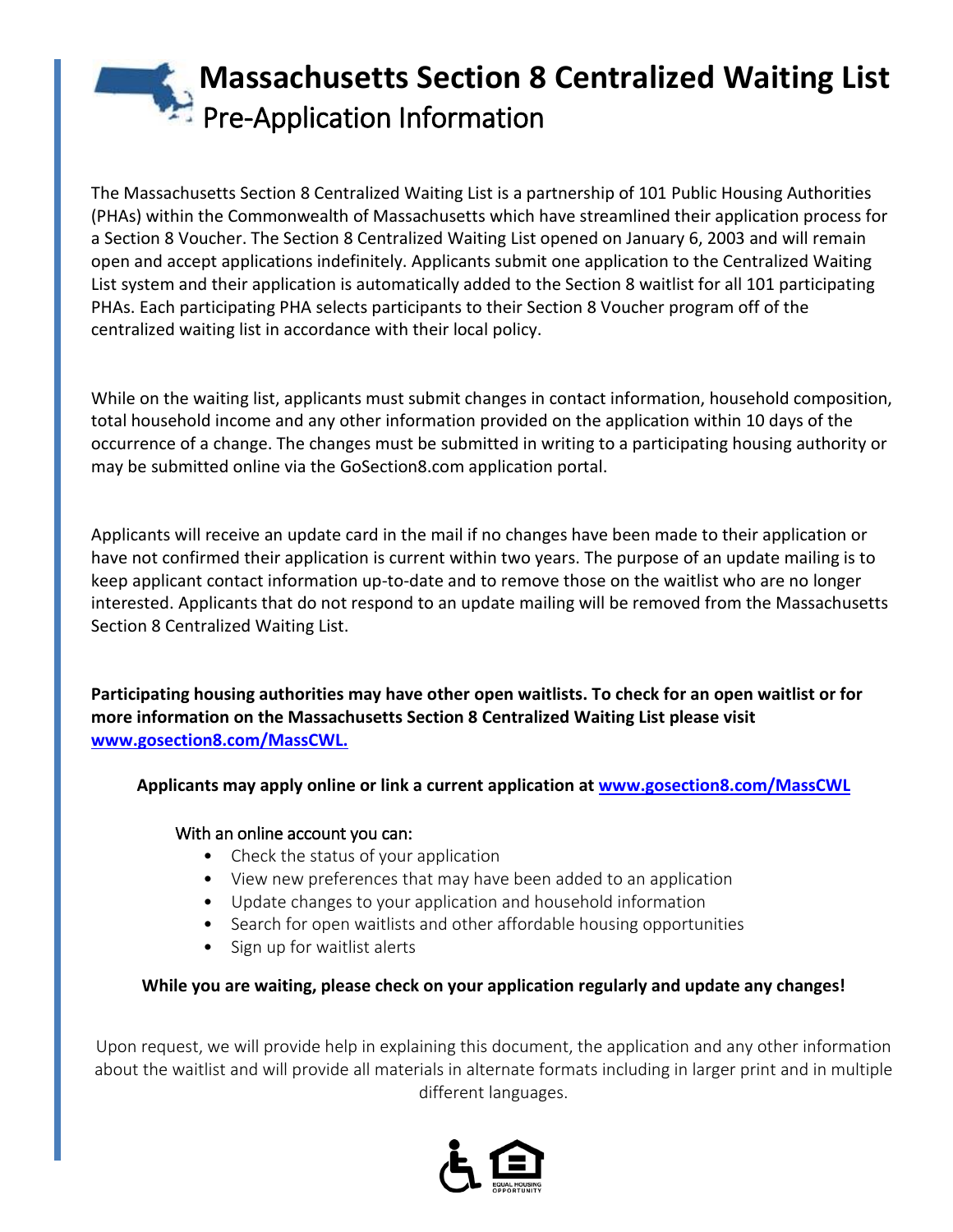**Massachusetts Section 8 Centralized Waiting List** 

101 Participating Housing Authorities

Abington H.A., 71 Shaw Ave., Abington, MA 02351 Acton H.A., 68 Windsor Ave., PO Box 681, Acton, MA 01720 Amesbury H.A., 180 Main St., Amesbury, MA 01913 Amherst H.A., 33 Kellogg Ave., Amherst, MA 01002 Andover H.A., 100 Morton St., Andover, MA 01810 Arlington H.A., 4 Winslow St., Arlington, MA 02474 Attleboro H.A., 80 South Avenue, Attleboro, MA 02703 Bellingham H.A., 10 Wrentham Manor, Bellingham, MA 02019 Belmont H.A., 59 Pearson Rd., Belmont, MA 02478 Beverly H.A., 137 Rear Bridge St., Beverly, MA 01915 Billerica H.A., 16 River Street, Billerica, MA 01821 Bourne H.A., 871 Shore Rd., Pocasset, MA 02559 Braintree H.A., 25 Roosevelt St., Braintree, MA 02184 Bridgewater H.A., 10 Heritage Road, Bridgewater, MA 02324 Brockton H.A., 45 Goddard Rd., Brockton, MA 02303 Brookline H.A., 90 Longwood Ave., Brookline, MA 02446 Burlington H.A., 15 Birchcrest St., Burlington, MA 01803 Chelmsford H.A., 10 Wilson St., Chelmsford, MA 01824 Chelsea H.A., 54 Locke St., Chelsea, MA 02150 Chicopee H.A., 128 Meetinghouse Rd., Chicopee, MA 01013 Concord H.A., 34 Everett Street, Concord, MA 01742 Danvers H.A., 14 Stone Street, Danvers, MA 01923 Dartmouth H.A., 2 Anderson Way, N. Dartmouth, MA 02747 Dedham H.A., 163 Dedham Blvd., Dedham, MA 02026 Dennis H.A., 167 Center St., So. Dennis, MA 02660 Dracut H.A., 971 Mammoth Rd., Dracut, MA 01826 Duxbury H.A., 59 Chestnut St., Duxbury, MA 02332 Everett H.A., 393 Ferry St., Everett, MA 02149 Fall River H.A., 1197 Robeson St, Fall River MA 02720 Falmouth H.A., 115 Scranton Avenue, Falmouth, MA 02540 Fitchburg H.A., 50 Day Street, Fitchburg, MA 01420 Framingham H.A., 1 John J. Brady Dr., Framingham, MA 01702 Franklin Cty Reg.HRA, 241 Millers Falls Rd, Turners Falls, MA 01376 Gardner H.A., 116 Church St., Gardner, MA 01440 Gloucester H.A., P.O. Box 1599, Gloucester, MA 01931-1599 Greenfield H.A., One Elm Ter., Greenfield, MA 01301 Halifax H.A., One Parsons Lane, Halifax, MA 02338 Haverhill H.A., 25-C Washington Sq., Haverhill, MA 01831-2451 Holbrook H.A., c/o D.H.A., 163 Dedham Blvd., Dedham, MA 02026 Holden H.A., 9 Flagler Drive, Holden, MA 01520 Holliston H.A., 492 Washington St., Holliston, MA 01746 Holyoke H.A., 475 Maple St., Holyoke, MA 01040 Hudson H.A., 8 Brigham Cir., Hudson, MA 01749 Ipswich H.A., One Agawam Village, Ipswich, MA 01938 Lawrence H.A., 353 Elm Street, Lawrence, MA 01842 Leominster H.A., 100 Main St., Leominster, MA 01453 Lexington H.A., One Countryside Village, Lexington, MA 02420 Malden H.A., 89 Pearl St., Malden, MA 02148 Marlborough CDA, 240 Main St., Marlborough, MA 01752 Medford H.A., 121 Riverside Ave., Medford, MA 02155

Melrose H.A., 910 Main St., Melrose, MA 02176 Methuen H.A., 24 Mystic St., Methuen, MA 01844 Middleboro H.A., 8 Benton St.., Middleboro, MA 02346 Milford H.A., 45 Birmingham Court, Milford, MA 01757 Millis H.A., c/o Dedham H.A., 163 Dedham Blvd., Dedham, MA 02026 Milton H.A., 65 Miller Ave., Milton, MA 02186 Natick H.A., 4 Cottage St., Natick, MA 01760 Needham H.A., c/o D.H.A., 163 Dedham Blvd., Dedham, MA 02026 Newburyport H.A., 25 Temple St., Newburyport, MA 01950 Newton H.A., 82 Lincoln Street, Newton Highlands, MA 02461 North Andover H.A., One Moreski Meadows, No. Andover, MA 01845 North Attleboro H.A., 20 S. Washington St. N. Attleboro, MA 02760 North Reading H.A., Peabody Ct., No. Reading, MA 01864 Norwood H.A., 40 William Shyne Cir., Norwood, MA 02062 Oxford H.A., 23 Wheelock St., Oxford, MA 01540 Peabody H.A., 75 Central St., Ste. 2, Peabody, MA Pembroke H.A., Kilcommons Drive, Pembroke, MA 02359 Plymouth H.A., 130 Court St., PO Box 3537, Plymouth, MA 02361 Quincy H.A., 80 Clay Street, Quincy, MA 02170 Reading H.A., 22 Frank Tanner Dr., Reading, MA 01867 Revere H.A., 82-84 Cooledge St., Revere, MA 02151 Rockland H.A., 8 Studley Court, Rockland, MA 02370 Rockport H.A., 13 Millbrook Park, Rockport, MA 01966 Salem H.A., 27 Charter St., Salem, MA 01970 Salisbury H.A., 23 Beach Road, Salisbury, MA 01952 Saugus H.A., 19 Talbot St., Saugus, MA 01906 Shrewsbury H.A., 36 No. Quinsigamond Ave., Shrewsbury, MA 01545 Somerville H.A., 30 Memorial Road, Somerville, MA 02145 Southbridge H.A., 60 Charlton St., Southbridge, MA 01550 Springfield H.A., PO Box 1609, Springfield, MA 01101 Stockbridge H.A., PO Box 419, 5 Pine St., Stockbridge, MA 01262 Stoughton H.A., 4 Capen Street, Stoughton, MA 02072 Taunton H.A., 30 Olney St., Taunton, MA 02780 Tewksbury H.A., Saunders Circle, Tewksbury, MA 01876 Wakefield H.A., 26 Crescent St., Wakefield, MA 01880 Walpole H.A., 8 Diamond Pond Ter., Walpole, MA 02081 Waltham H.A., 110 Pond St., Waltham, MA 02451 Ware H.A., 20 Valley View, Ware, MA 01082 Warren H.A., P.O. Box 3021, Warren, MA 01083 Watertown H.A., 55 Waverly Avenue, Watertown, MA 02472 Wayland H.A., 106 Main St., Wayland, MA 01778 Webster H.A., 10 Golden Heights, Webster, MA 01570 Wellesley H.A., c/o D.H.A., 163 Dedham Blvd., Dedham, MA 02026 Westfield H.A., 12 Alice Burke Way, PO Box 99, Westfield, MA 01086 West Springfield H.A., 37 Oxford Pl., West Springfield, MA 01089 Weymouth H.A., 402 Essex St., Weymouth, MA 02188 Winchendon H.A., 108 Ipswich Dr., Winchendon, MA 01475 Winchester H.A., 13 Westley St., Winchester, MA 01890 Woburn H.A., 59 Campbell St., Woburn, MA 01801 Worcester H.A., 40 Belmont St., Worcester, MA 01605

**Participating housing authorities may have other open waitlists. To check for an open waitlist or for more information on the Massachusetts Section 8 Centralized Waiting List please visit [www.gosection8.com/MassCWL.](http://www.gosection8.com/MassCWL)**

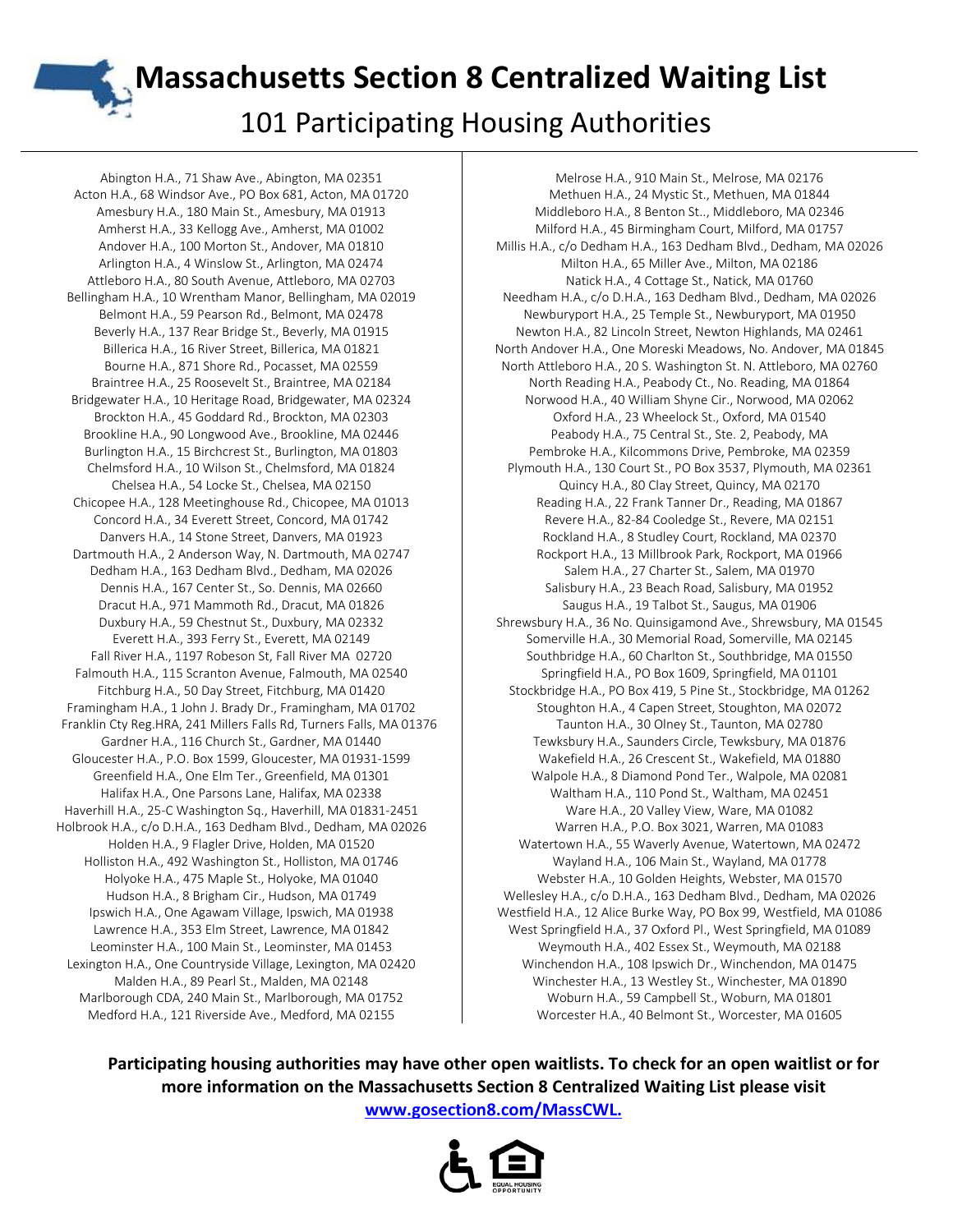# **PRE-APPLICATION INFORMATION**

You must complete all required fields on the pre-application in order to be added to the waitlist. Required fields are marked with an asterisk (\*) on the pre-application. These pre-application fields are used to determine eligibility and your placement on the waitlist. Please note that each housing authority operates under their own local policy and use different methods and preferences to rank applicants on the waitlist. The list below shows

more detailed information on the fields included on the pre-application. If you have questions or need additional information about completing your pre-application please contact a participating housing authority.

## **1. Head-of-Household**

An adult family member and is an individual in the household who is responsible for ensuring that the family fulfills all of its responsibilities while on the waitlist.

# **2. Co-Applicant**

A Co-Applicant is an individual in the household who is equally responsible with the head-of-household for ensuring that the family fulfills all of its responsibilities on the waitlist. A Co-Applicant may be the spouse (marriage partner) of the head-of-household or a designated co-head, but not both. A family can have only one co-head (if head-of-household has a spouse, they cannot designate another household member a 'co-head').

## **3. Living in a permanent residence**

Currently living in unit with a signed/current lease or own your home/paying mortgage.

# **4. Living in a temporary residence**

Temporarily staying with family, friends, faith-based or other social networks.

# **5. Living in a shelter or hotel/motel**

Living in a shelter that provides temporary living arrangements, for example congregate shelters, transitional housing, and hotels and motels paid for by charitable organizations or by a government program.

## **6. Living in a place not normally used for housing**

Spending most nights living in a car, park, abandoned building, bus or train station, airport, camping ground, or any other place that is not normally used for housing.

# **7. At a risk of losing current residence/housing**

At risk of losing primary nighttime residence soon and lack sufficient resources or support networks (family, friends, etc.) to prevent moving into a shelter or into other temporary living arrangements.

# **8. Current Address**

Your current address is used to determine your residency which may be used by some PHAs for local residency preferences. PHAs may also send mail to you at this address if you do not provide a different mailing address. If you do not live in a permanent residence you do not need to provide a street address. Please provide an alternate method of communication if you do not have a current address or mailing address, like a phone number or email.

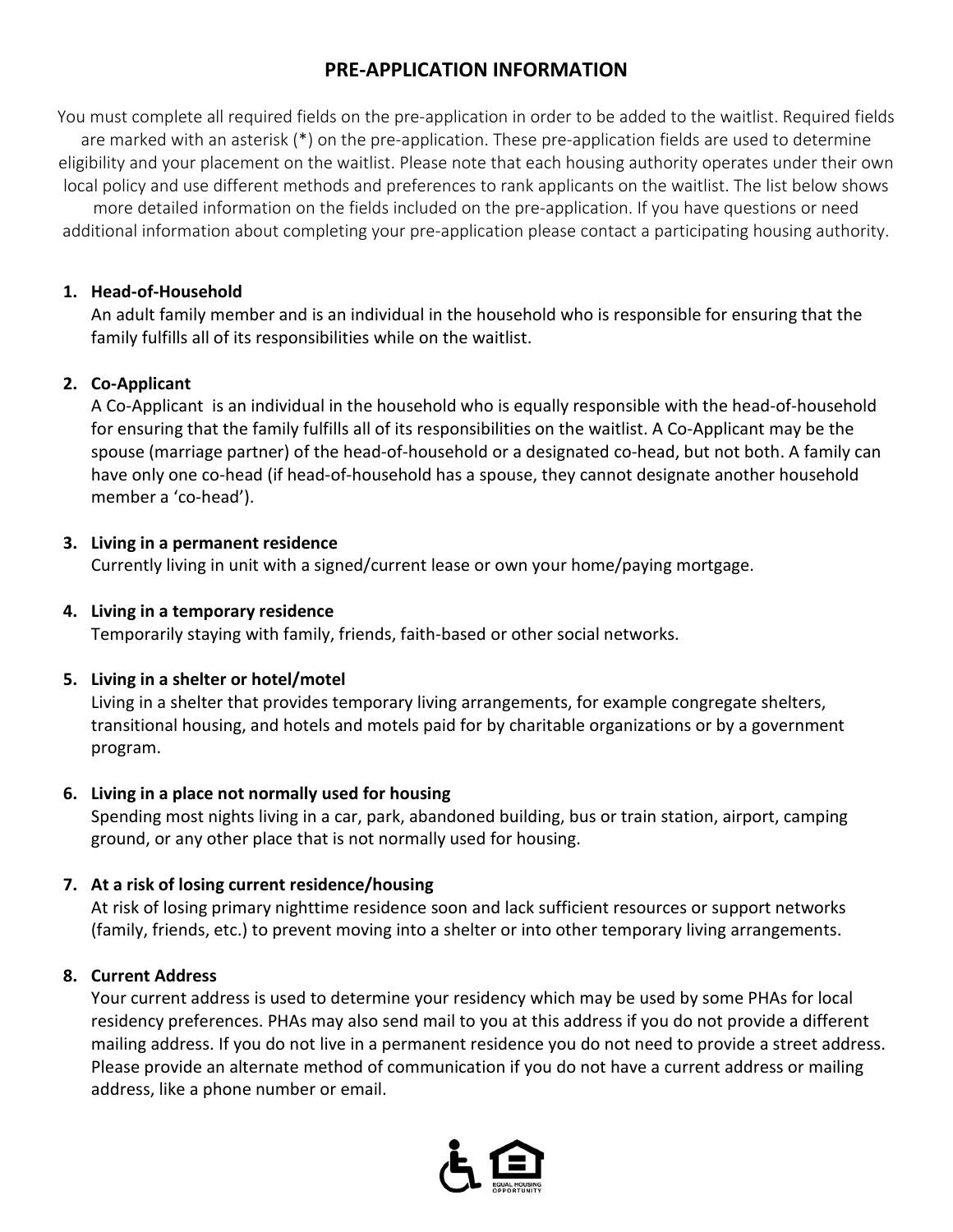#### **9. Best Place to Send Mail**

Applicants with no current address or those who would like mail sent by PHAs sent to a different address, may enter an alternate address.

#### **10. Housing Costs (rent/mortgage payment and utility costs)**

This information is used to determine if your family is 'rent burdened' by the PHA standards. Utilities include heat, hot water and electricity only.

#### **11. Emergency Contacts**

Please provide additional contacts in case we need to get in touch with you about your waitlist status. These contacts can be homeless shelters, friends, family members etc.

#### **12. Bedroom size**

Amount of bedrooms needed for your household. Final bedroom size for the household is determined by the standards set in the PHA policy.

#### **13. U.S. Citizen**

Assistance in subsidized housing is restricted to households with at least one member who is a U.S. citizens or national or is a noncitizen with eligible immigration status.

#### **14. SSN, Alien ID, Temp ID**

Your Social Security number or Alien ID number is used to identify your application on the waitlist. It is not required to provide a SSN on your pre-application. You may enter request a temporary ID to use in place of a SSN or Alien ID Number. You can later update your SSN if you receive one. To help protect your identity, SSNs are encrypted on our secure database and are not fully viewable to most PHA staff.

#### **15. Emancipated Minor**

Minors who are emancipated under state law may be designated as head-of-household, spouse or cohead.

#### **16. Employment Income and Location**

Indicate your total monthly income from each job, including all wages, tips, bonus and commission. Location of your job may be used for local residency preference on the waitlist for some PHAs.

## **17. Other Income (non-employment income)**

Any other source of income you receive which may include: Military Pay, Veterans Benefits, Disability Insurance Payments, SSA, SSI Federal, SSI State, Child Support, Alimony, Pension, Adoption Subsidy Payments, Education Grants, Stipends, Scholarships, Trade Union Benefits, Unemployment, Self-Employment Income, Public Assistance, Interest earned from Assets, Annuities, Workers Compensation, and Recurring Contributions such as: money someone gives you to pay your bills OR gives you as spending money OR the person uses to pay your bills directly.

#### **18. Family Total Income**

A household's income is the total anticipated amount of money received by ALL members of the household over the next 12 months based on their current income and any income earned from assets (starting from the date of application and projecting forward 12 months). This excludes income earned by live-in-aides.

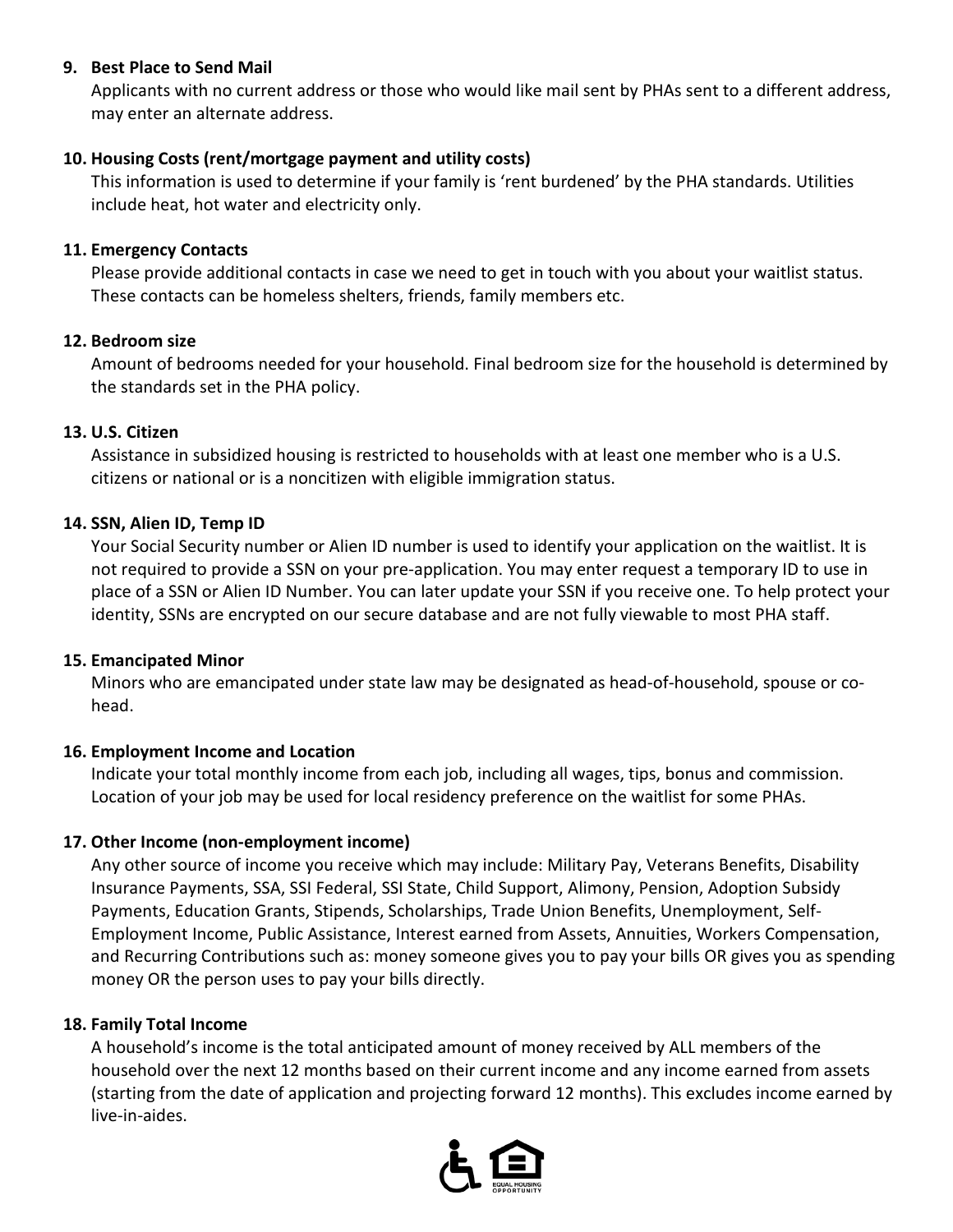## **19. Disabled**

Indicate whether a household member is a persons with disabilities. PHAs may adopt a preference for admission of families that include a person with disabilities or eligibility for admission is dependent on you or a family member in the household being a person with a disability (A PHA does not adopt a preference for persons with a specific disability).

#### **20. Student**

If a household member is in school it may affect how your total family income is calculated. PHAs may also give local residency preference to those attending school in their area.

#### **21. Veteran**

Served on active duty in the U.S. armed forces, reserves, or National Guard excluding periods for which the applicant was dishonorably discharged. Please indicate years served.

#### **22. Eligible Veteran**

May be an ex-spouse, widow, or widower of a person who is no longer a member of the household but who had ever served on active duty in the U.S. armed forces, reserves, or National Guard excluding periods for which he or she has been dishonorably discharged.

#### **23. Race/Ethnicity**

This is an optional field which is used for HUD statistical purposes only.

#### **24. Has anyone in your household been displaced due to a natural disaster?**

Displaced due to a natural disaster, such as a fire or flood, which has left your housing unit uninhabitable. Please indicate the type, time and location of the disaster.

#### **25. Has your household been displaced or will be**

## **displace due to an action of your housing owner/landlord?**

Displaced due to an action taken by a housing owner/landlord that forced you to vacate your unit and that you were unable to prevent.

## **26. Has anyone in the household vacated their housing unit because of domestic violence or lives in a unit with a person who engages in violence?**

Displaced due to domestic violence or currently living in a unit with a person who engages in violence which occurred recently or is of a continuing nature. "Domestic Violence" means an actual or threatened physical violence directed against one or more members of your family by a member of the household.

## **27. Has your household been displaced or will be displaced due to hate crimes?**

Displaced due to a household member(s) that is the victim of a hate crime(s) which occurred recently or is of a continuing nature. A "Hate crime" means an actual or threatened physical violence or intimidation that is directed against a person or his or her property and that is based on the person's race, color, religion, sex, national origin, handicap, or familial status.

#### **28. Has anyone in the household been displaced or will be displaced due to a government action?**

Displaced due to an activity carried out by an agency of the United States or by any State or local governmental body or agency in connection with code enforcement or a public improvement or development program.